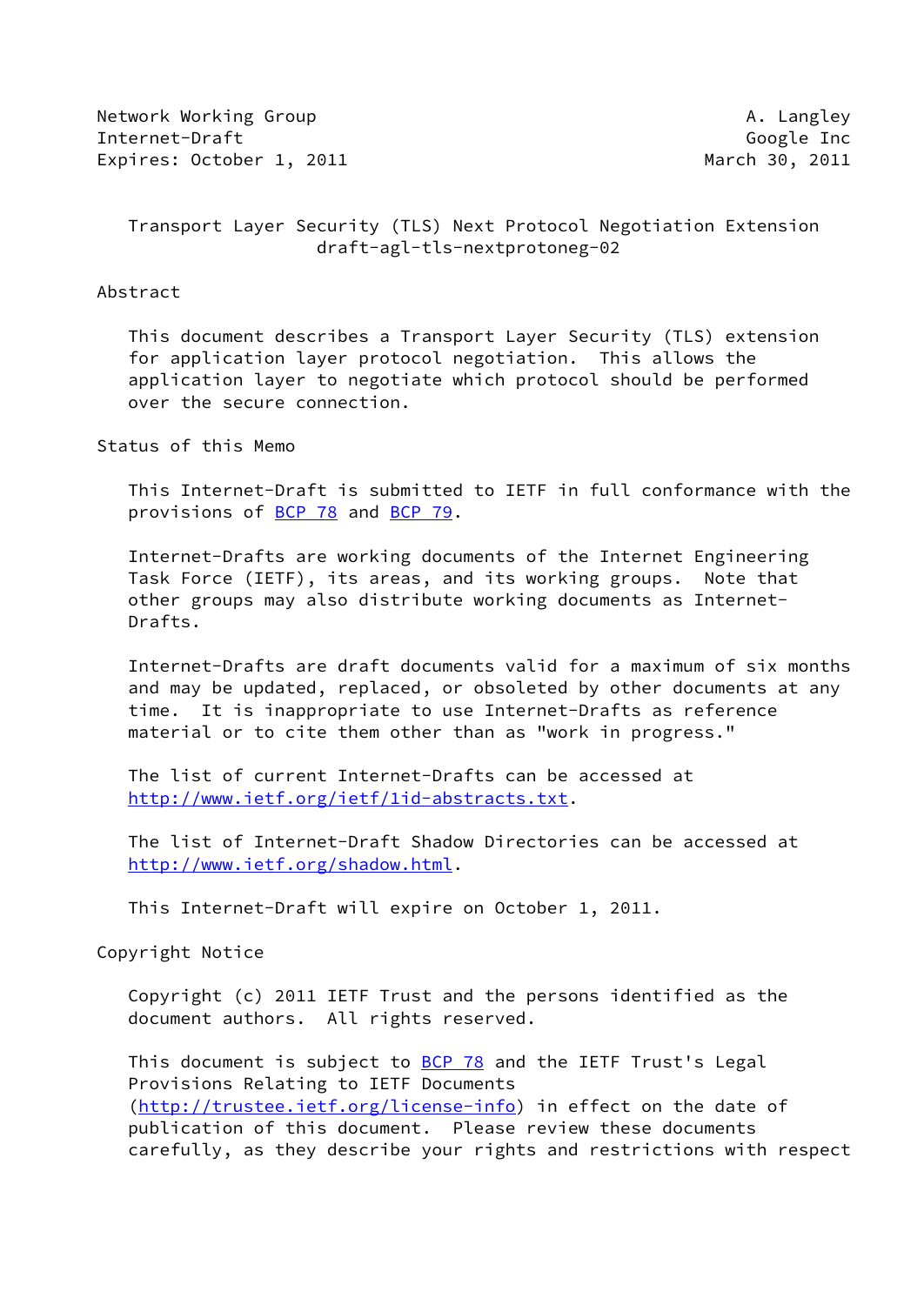Langley **Expires October 1, 2011** [Page 1]

| Internet-Draft | TLS Next Protocol Negotiation | March 2011 |
|----------------|-------------------------------|------------|
|----------------|-------------------------------|------------|

 to this document. Code Components extracted from this document must include Simplified BSD License text as described in Section 4.e of the Trust Legal Provisions and are provided without warranty as described in the BSD License.

## Table of Contents

|  |  |  |  |  |  | 3. Next Protocol Negotiation Extension 5<br>4. Security considerations 6<br>7.1. Normative References 9<br>7.2. Informative References 9 |
|--|--|--|--|--|--|------------------------------------------------------------------------------------------------------------------------------------------|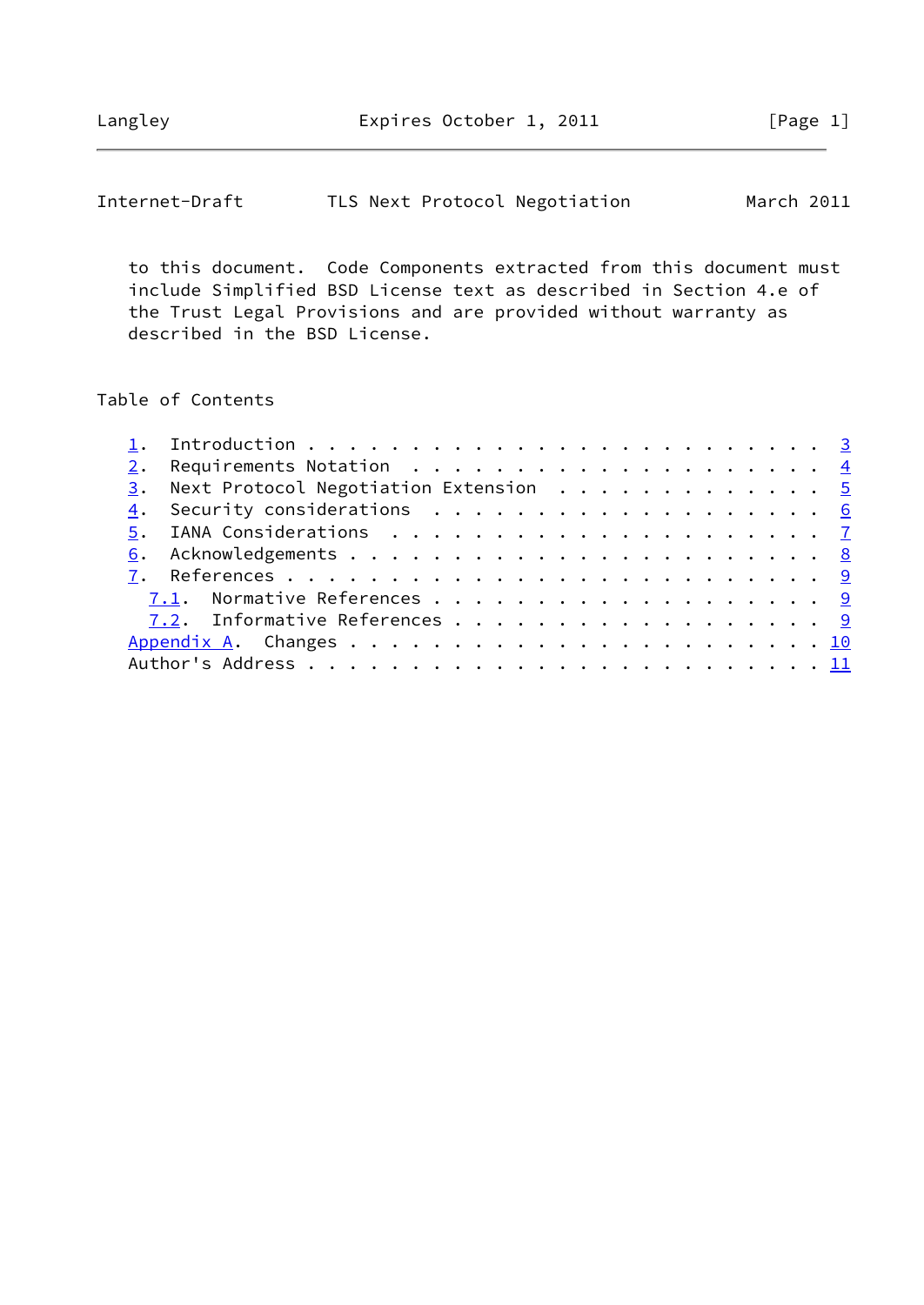Langley **Expires October 1, 2011** [Page 2]

<span id="page-2-1"></span>Internet-Draft TLS Next Protocol Negotiation March 2011

#### <span id="page-2-0"></span>[1](#page-2-0). Introduction

 As the Internet has evolved, it has become commonplace for hosts to initiate connections based on untrusted and possibly hostile data. HTTP [\[RFC2616](https://datatracker.ietf.org/doc/pdf/rfc2616)] clients are currently the most widespread example of this as they will fetch URLs based on the contents of untrusted webpages.

 Any time that a connection is initiated based on untrusted data there is the possibility of a cross-protocol attack. If the attacker can control the contents of the connection in any way (for example, the requested URL in an HTTP connection) they may be able to encode a valid message in another protocol. The connecting host believes that it is speaking one protocol but the server understands it to be another. The application of Postel's Law exacerbates the issue as many servers will permit gross violations of the expected protocol in order to achieve maximum compatibility with clients.

The WebSockets [\[websockets](#page-9-4)] protocol seeks to allow low-latency, full-duplex communication between browsers and HTTP servers. However, it also permits an unprecedented amount of attacker control over the contents of the connection. In order to prevent cross protocol attacks, a mechanism to assure that both client and server are speaking the same protocol is required. To this end, Next Protocol Negotiation extends the TLS [\[RFC5246](https://datatracker.ietf.org/doc/pdf/rfc5246)] handshake to permit both parties to agree on their intended protocol.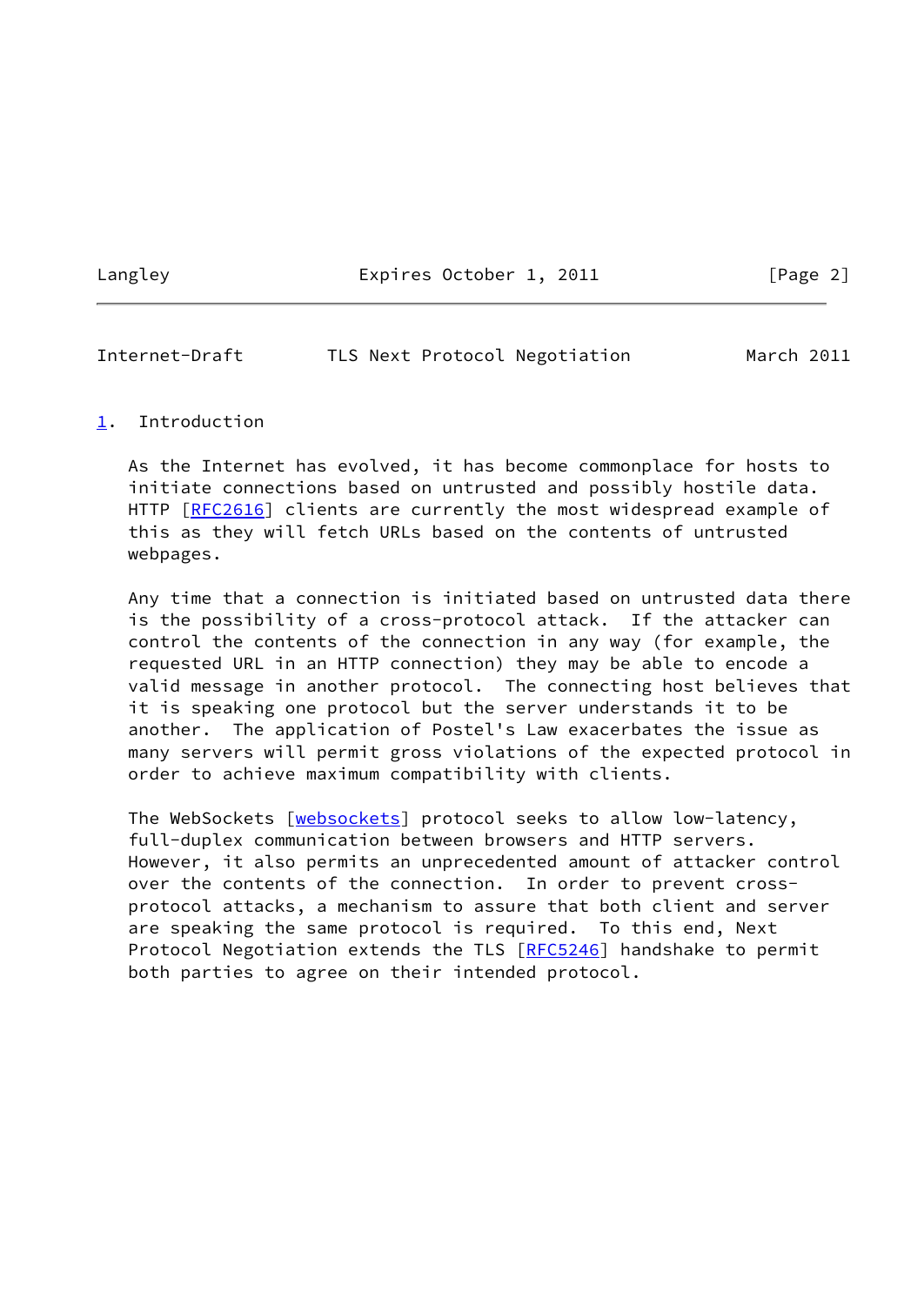Langley **Expires October 1, 2011** [Page 3]

<span id="page-3-1"></span>Internet-Draft TLS Next Protocol Negotiation March 2011

<span id="page-3-0"></span>[2](#page-3-0). Requirements Notation

 The key words "MUST", "MUST NOT", "REQUIRED", "SHALL", "SHALL NOT", "SHOULD", "SHOULD NOT", "RECOMMENDED", "MAY", and "OPTIONAL" in this document are to be interpreted as described in [RFC 2119 \[RFC2119](https://datatracker.ietf.org/doc/pdf/rfc2119)].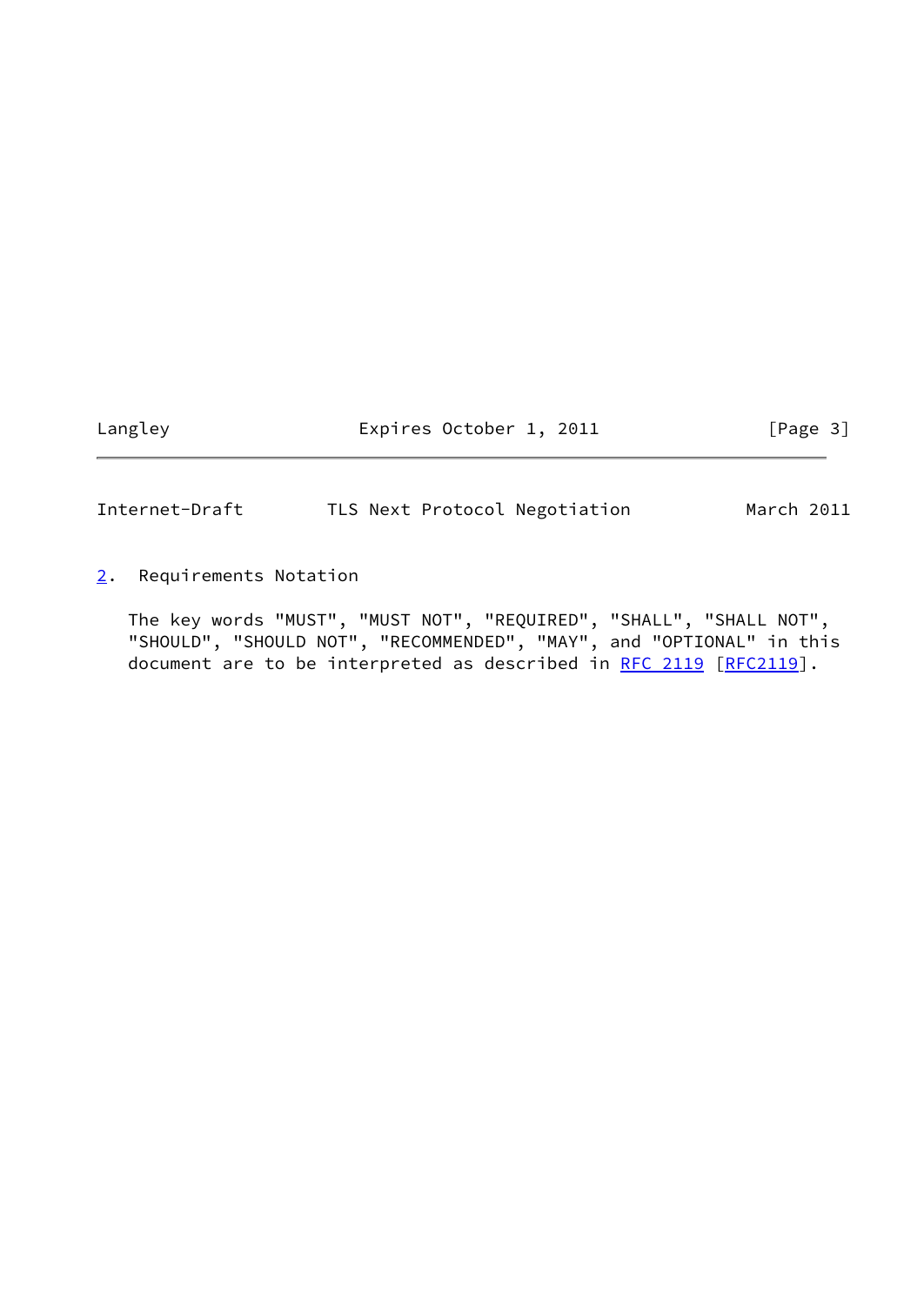Langley **Expires October 1, 2011** [Page 4]

<span id="page-4-1"></span>Internet-Draft TLS Next Protocol Negotiation March 2011

```
3. Next Protocol Negotiation Extension
A new extension type ("next_protocol_negotiation(TBD)") is defined
 and MAY be included by the client in its "ClientHello" message. If,
 and only if, the server sees this extension in the "ClientHello", it
 MAY choose to include the extension in its "ServerHello".
enum {
   next_protocol_negotiation(TBD), (65535)
 } ExtensionType;
 A new handshake message type ("next_protocol(TBD)") is defined. If,
 and only if, the server included a "next_protocol_negotiation"
 extension in its ServerHello message, the client MUST send a
 "NextProtocol" message after its "ChangeCipherSpec" and before its
 "Finished" message.
 struct {
   opaque selected_protocol<0..255>;
   opaque padding<0..255>;
```

```
 } NextProtocol;
```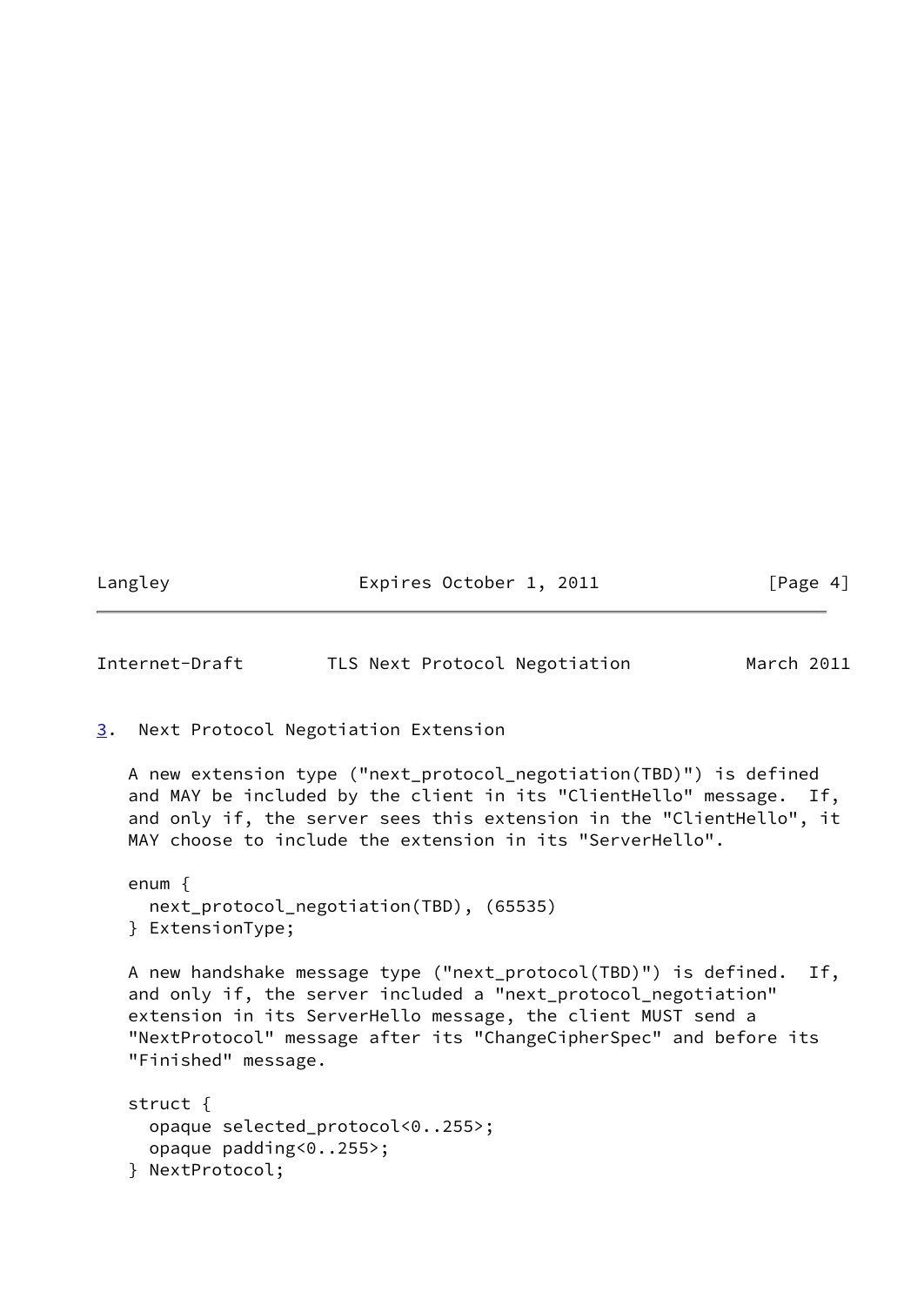The "extension\_data" field of a "next\_protocol\_negotiation" in a "ClientHello" MUST be empty.

The "extension data" field in a "ServerHello" and the "NextProtocol" message contain opaque bytes to be used by the application layer to negotiate the application layer protocol. The format of this data is not specified in this draft.

 Unlike many other TLS extensions, this extension does not establish properties of the session, only of the connection. When session resumption or session tickets [[RFC5077](https://datatracker.ietf.org/doc/pdf/rfc5077)] are used, the previous contents of this extension are irrelevent and only the values in the new handshake messages are considered.

 For the same reasons, after a handshake has been performed for a given connection, renegotiations on the same connection MUST NOT include the "next\_protocol\_negotiation" extension.

| Langley | Expires October 1, 2011 | [Page 5] |
|---------|-------------------------|----------|
|         |                         |          |

<span id="page-5-1"></span>Internet-Draft TLS Next Protocol Negotiation March 2011

#### <span id="page-5-0"></span>[4](#page-5-0). Security considerations

 The server's list of supported protocols is still advertised in the clear with this extension. This may be undesirable for certain protocols (such as Tor  $[tor]$  $[tor]$ ) where one could imagine that hostile networks would terminate any TLS connection with a server that advertised such a capability. In this case, clients may wish to opportunistically select a protocol that wasn't advertised by the server. However, the workings of such a scheme are outside the scope of this document.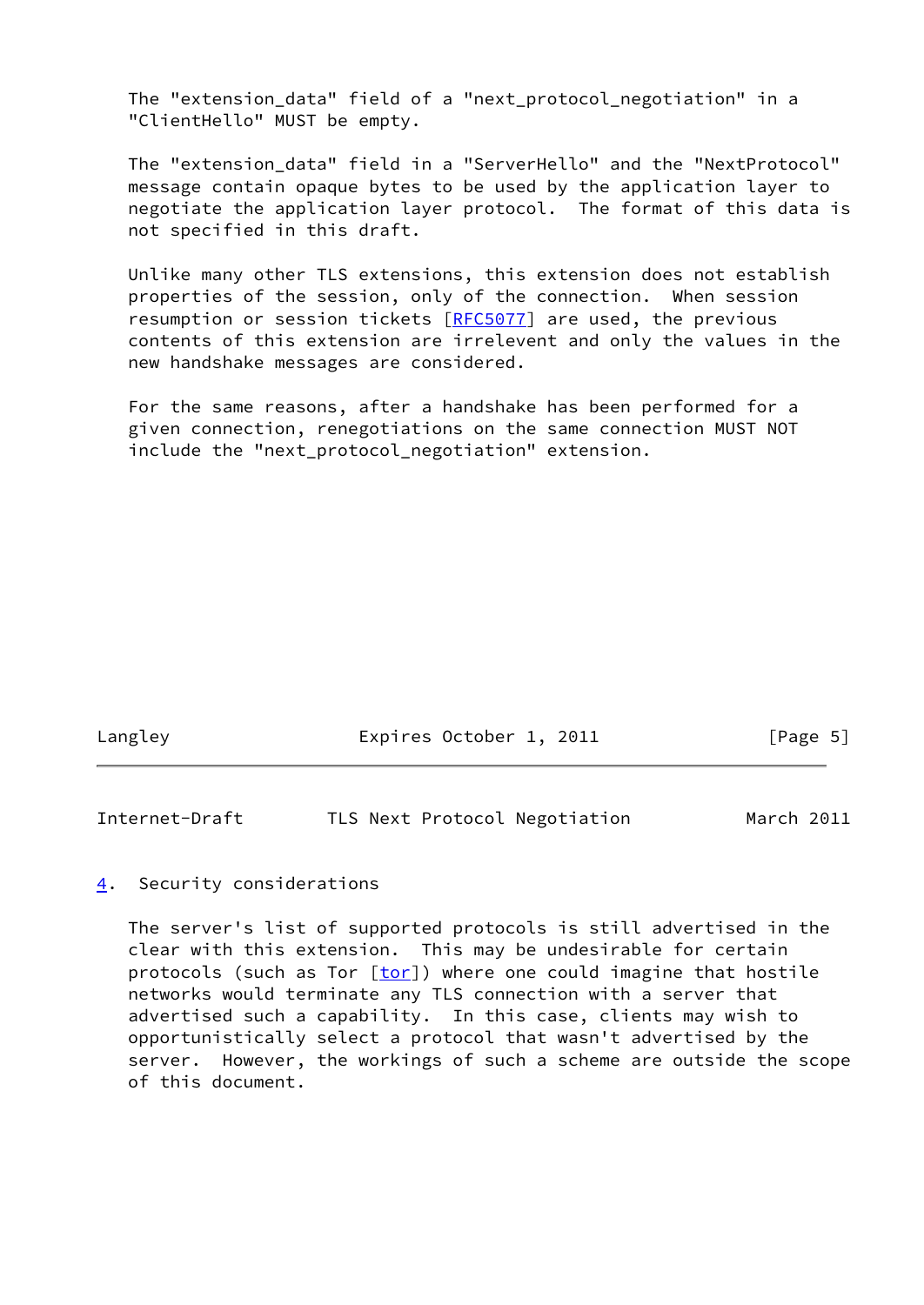Langley **Expires October 1, 2011** [Page 6]

<span id="page-6-1"></span>Internet-Draft TLS Next Protocol Negotiation March 2011

### <span id="page-6-0"></span>[5](#page-6-0). IANA Considerations

 This document requires IANA to update its registry of TLS extensions to assign an entry, referred herein as "next\_protocol\_negotiation".

 This document also requires IANA to update its registry of TLS handshake types to assign an entry, referred herein as "next\_protocol".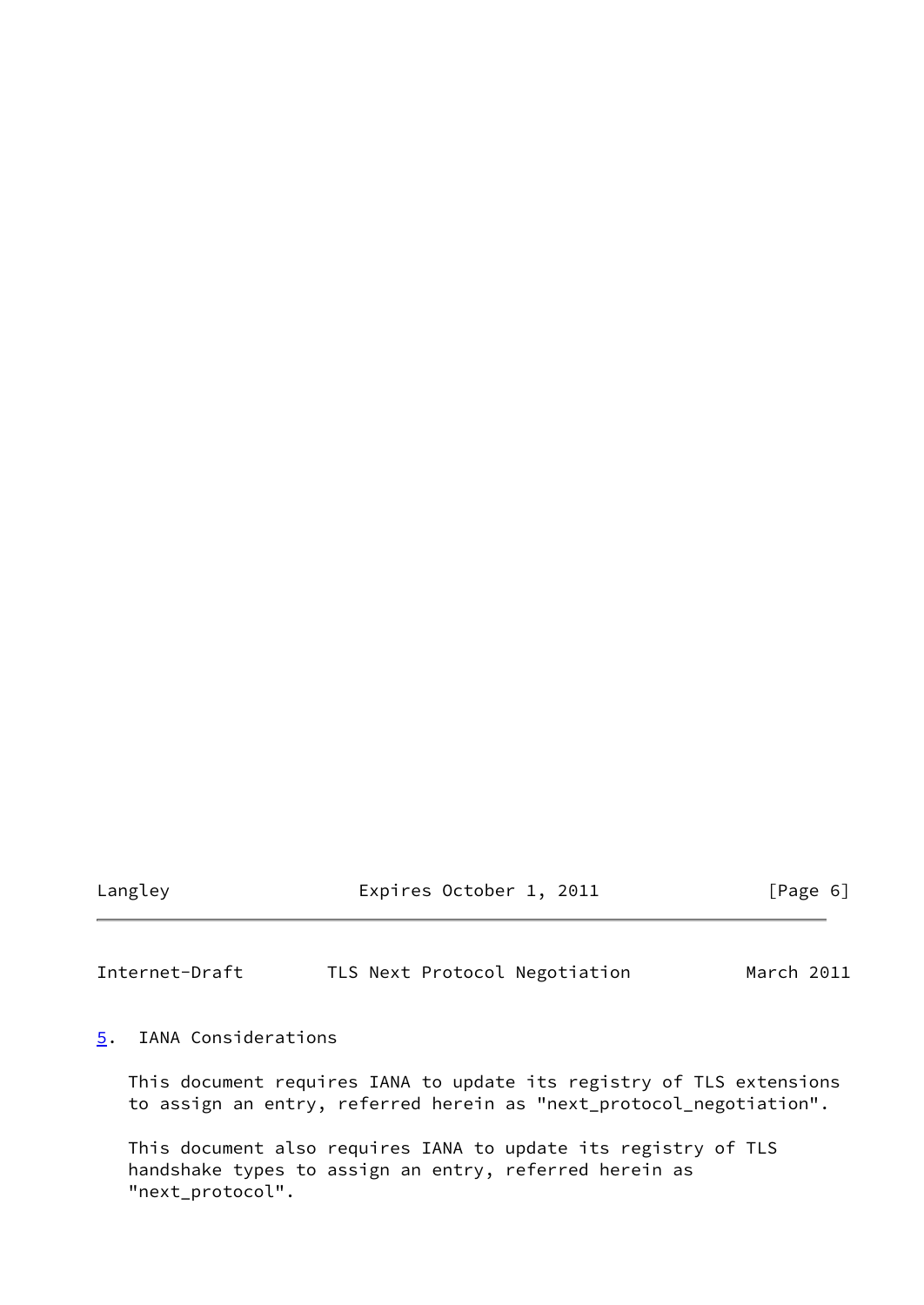Langley **Expires October 1, 2011** [Page 7]

<span id="page-7-1"></span>Internet-Draft TLS Next Protocol Negotiation March 2011

<span id="page-7-0"></span>[6](#page-7-0). Acknowledgements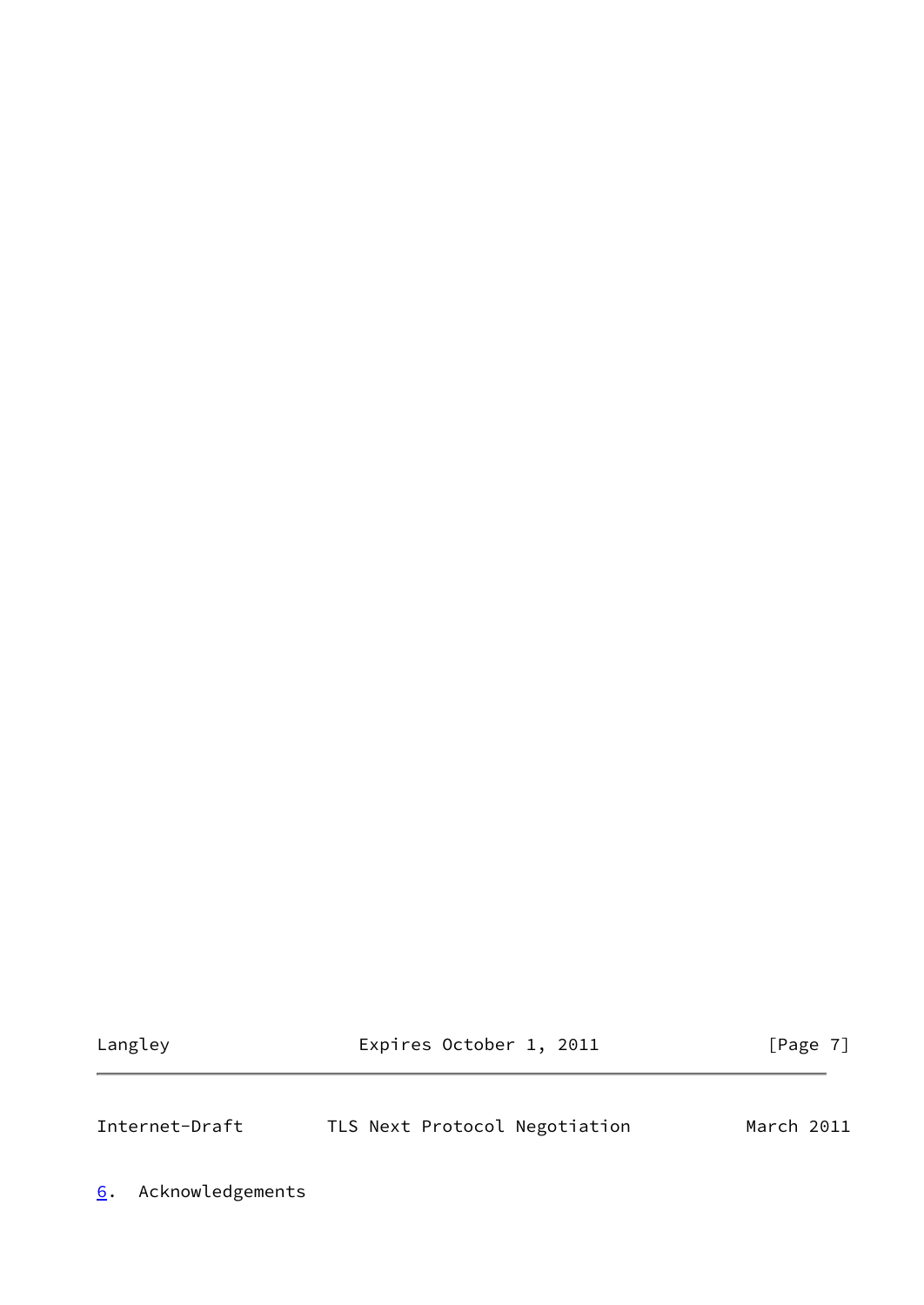This document benefitted specifically from discussions with Wan-Teh Chang and Nagendra Modadugu.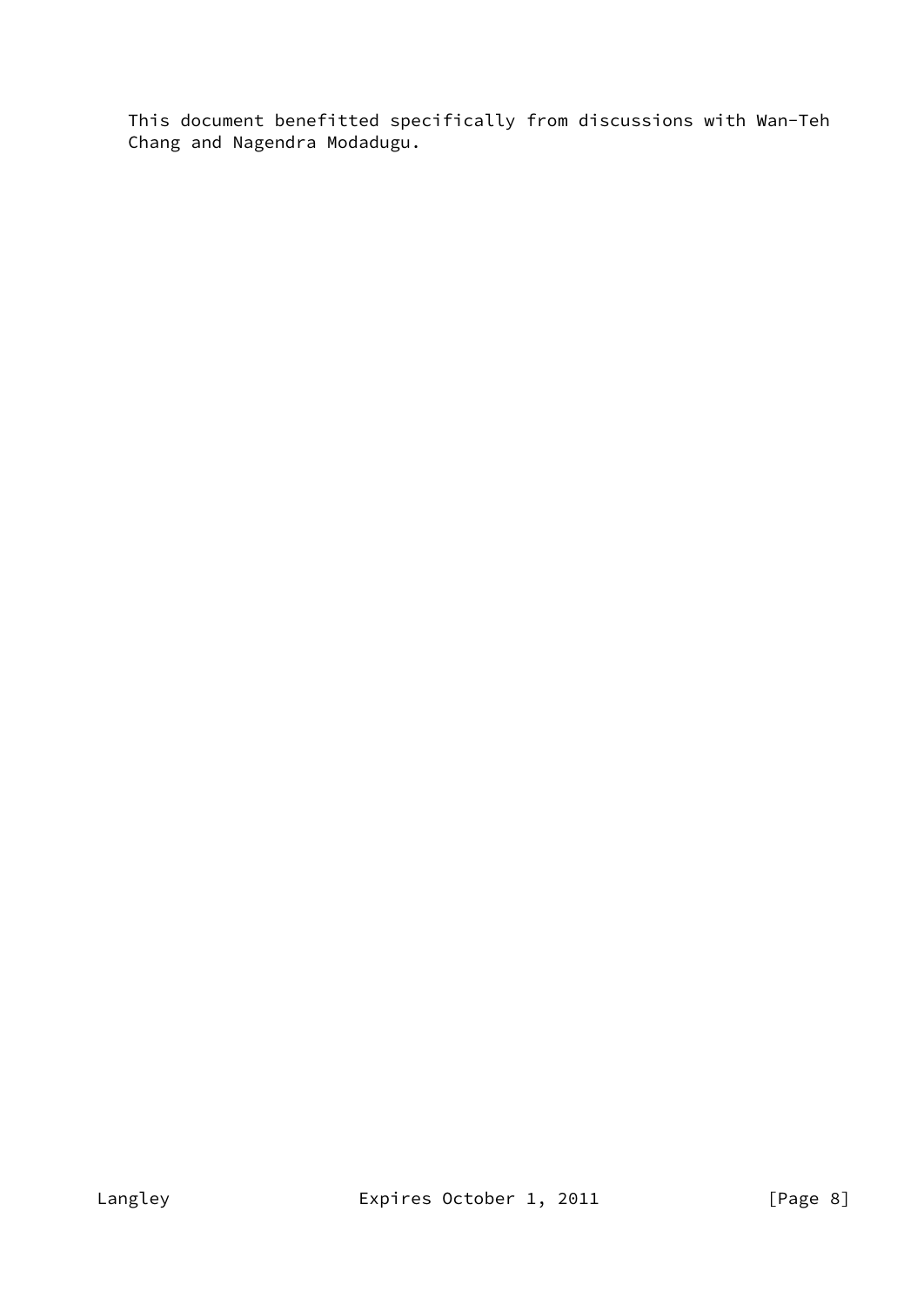<span id="page-9-1"></span>Internet-Draft TLS Next Protocol Negotiation March 2011

- <span id="page-9-0"></span>[7](#page-9-0). References
- <span id="page-9-2"></span>[7.1](#page-9-2). Normative References
	- [RFC2119] Bradner, S., "Key words for use in RFCs to Indicate Requirement Levels", [BCP 14](https://datatracker.ietf.org/doc/pdf/bcp14), [RFC 2119](https://datatracker.ietf.org/doc/pdf/rfc2119), March 1997.
	- [RFC2616] Fielding, R., Gettys, J., Mogul, J., Frystyk, H., Masinter, L., Leach, P., and T. Berners-Lee, "Hypertext Transfer Protocol --  $HTTP/1.1$ ", [RFC 2616,](https://datatracker.ietf.org/doc/pdf/rfc2616) June 1999.
	- [RFC5077] Salowey, J., Zhou, H., Eronen, P., and H. Tschofenig, "Transport Layer Security (TLS) Session Resumption without Server-Side State", [RFC 5077,](https://datatracker.ietf.org/doc/pdf/rfc5077) January 2008.
	- [RFC5246] Dierks, T. and E. Rescorla, "The Transport Layer Security (TLS) Protocol Version 1.2", [RFC 5246](https://datatracker.ietf.org/doc/pdf/rfc5246), August 2008.
- <span id="page-9-3"></span>[7.2](#page-9-3). Informative References

<span id="page-9-4"></span>[websockets]

 Hickson, I., "The Web Socket protocol", Internet Draft (work in progress), October 2009.

<span id="page-9-5"></span> [tor] Dingledine, R., Matthewson, N., and P. Syverson, "Tor: The Second-Generation Onion Router", August 2004.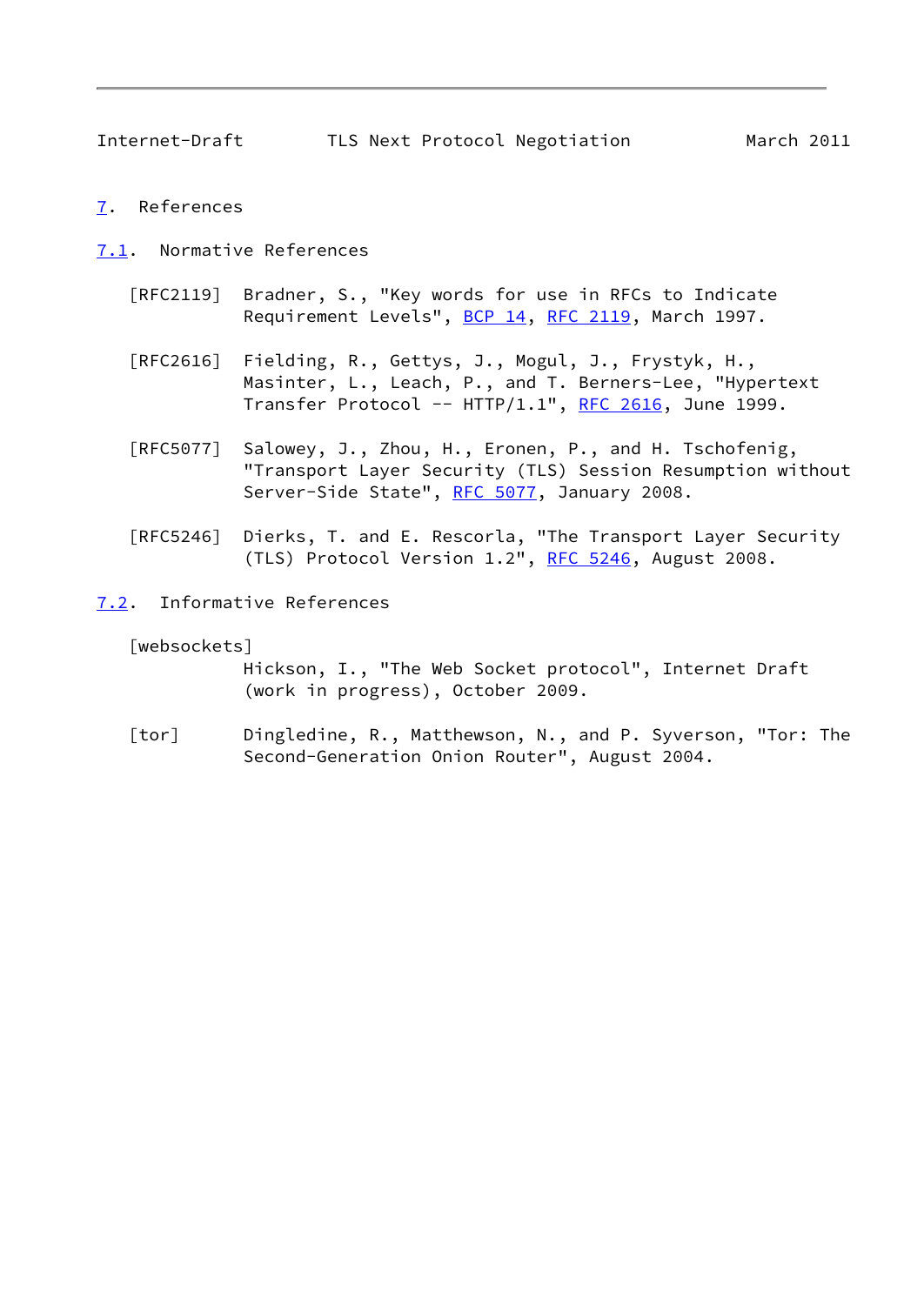## <span id="page-10-1"></span>Internet-Draft TLS Next Protocol Negotiation March 2011

<span id="page-10-0"></span>[Appendix A.](#page-10-0) Changes

To be removed by RFC Editor before publication

Version 2 renews version 1 without changes.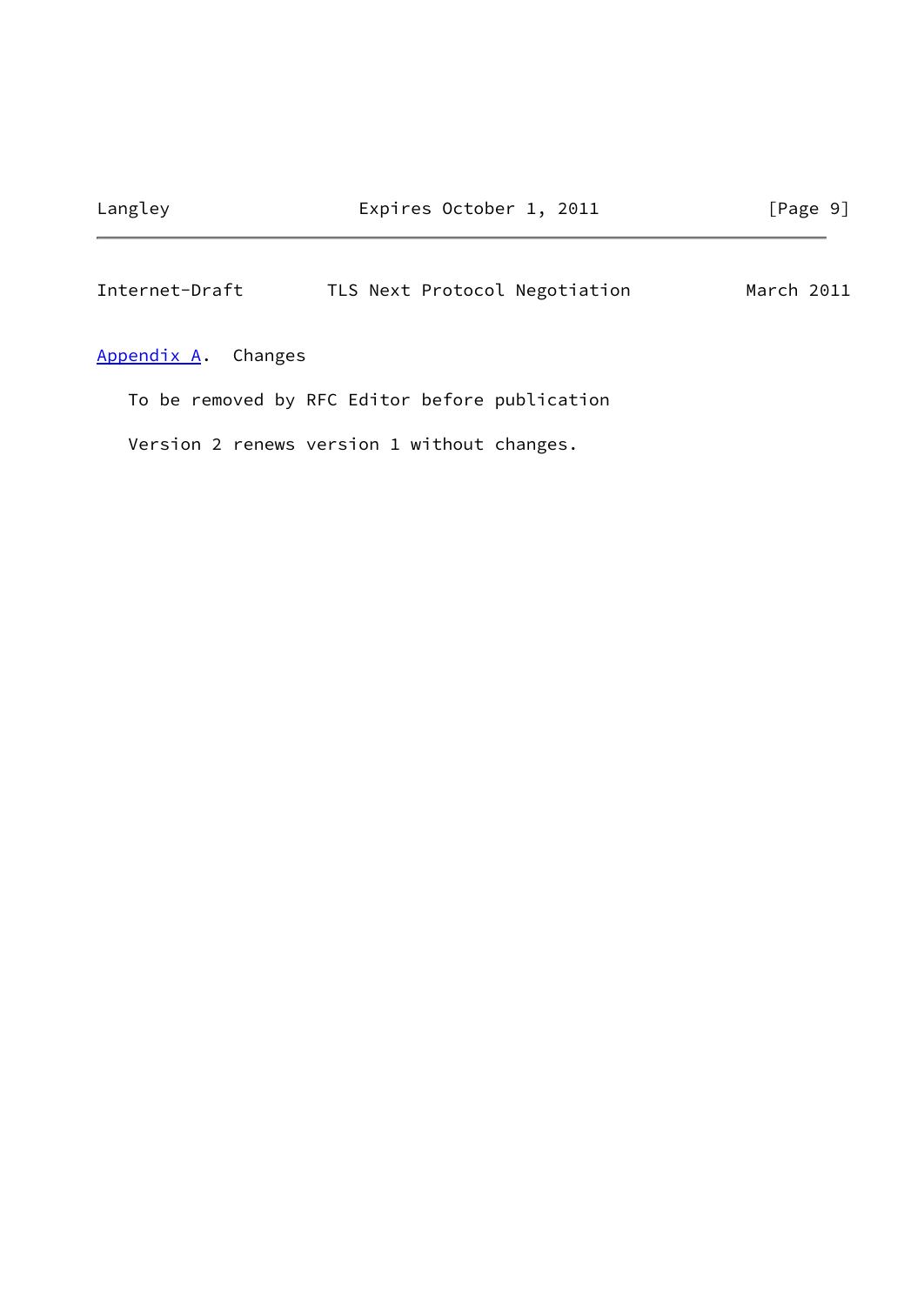# Langley **Expires October 1, 2011** [Page 10]

<span id="page-11-0"></span>Internet-Draft TLS Next Protocol Negotiation March 2011

Author's Address

 Adam Langley Google Inc

Email: agl@google.com